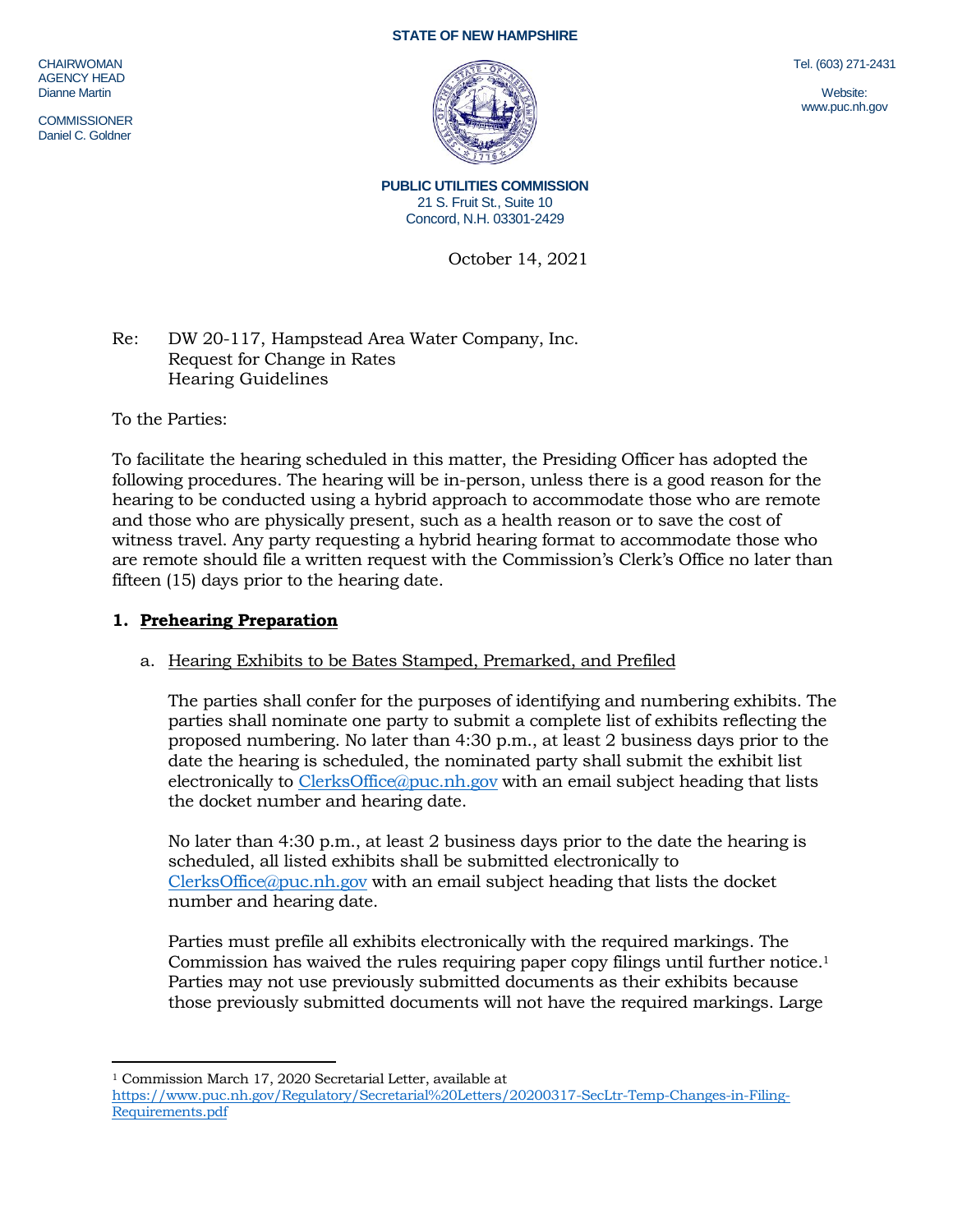files must be broken down into files that do not exceed 25 MB in size, and individual emails may not exceed 25 MB in size.

Parties must premark each exhibit in the upper right hand corner of each page with the docket number and the exhibit number. *See* N.H. Admin. R., Puc 203.22(d)(1). Parties must sequentially paginate each exhibit, which should be Bates-stamped with Arabic numerals only. *See* N.H. Admin. R., Puc 203.22(c). The sequential pagination must carry through multi-document exhibits. Bates numbering must appear in the lower right corner of each page of the exhibit, in approximately the same location, unless such placement would cause confusion or block the view of necessary information in the exhibit.

Parties must name each electronic version of an exhibit using the following naming convention: Docket No. without prefix\_Date of Hearing\_exh no. [Example: 20- 040\_2020-04-27\_exh\_3]. Parties may not include more than one exhibit per electronic file. If a large file exceeds 25 MB in size and has been broken into several smaller parts, this should be reflected in the exhibit number, such as "exh\_1 (Part 1 of 5)." Confidential files should be named using the following naming convention: con\_ Docket No. without prefix\_Date of Hearing\_exh no.

Failure of the parties to follow the above requirements may result in postponement of the hearing.

b. Witness Lists

No later than 4:30 p.m., at least 2 business days prior to the date the hearing is scheduled, each party shall submit its witness list electronically to [ClerksOffice@puc.nh.gov](mailto:Clerks.Office@puc.nh.gov) with an email subject heading that lists the docket number, hearing date, and name of party filing. The parties may submit a joint witness list. The Commission may limit the number of witnesses or time for each witness's testimony pursuant to Puc 203.21.

c. Filing and Service

All parties must observe the Commission's rules for service.

Parties may, but are not required to, file paper copies of exhibits and exhibit lists at this time. If parties elect to file only electronically at this time, then they are directed to maintain one paper copy of all filings. The Commission will issue a subsequent order or letter indicating when that paper copy must be filed.

## d. Confidential Information

No later than 4:30 p.m., at least 2 business days prior to the date the hearing is scheduled, parties must advise the Commission by email sent to [ClerksOffice@puc.nh.gov](mailto:Clerks.Office@puc.nh.gov) and the service list only if they will be discussing or introducing confidential information during the hearing. If so, parties should identify the confidential information in question.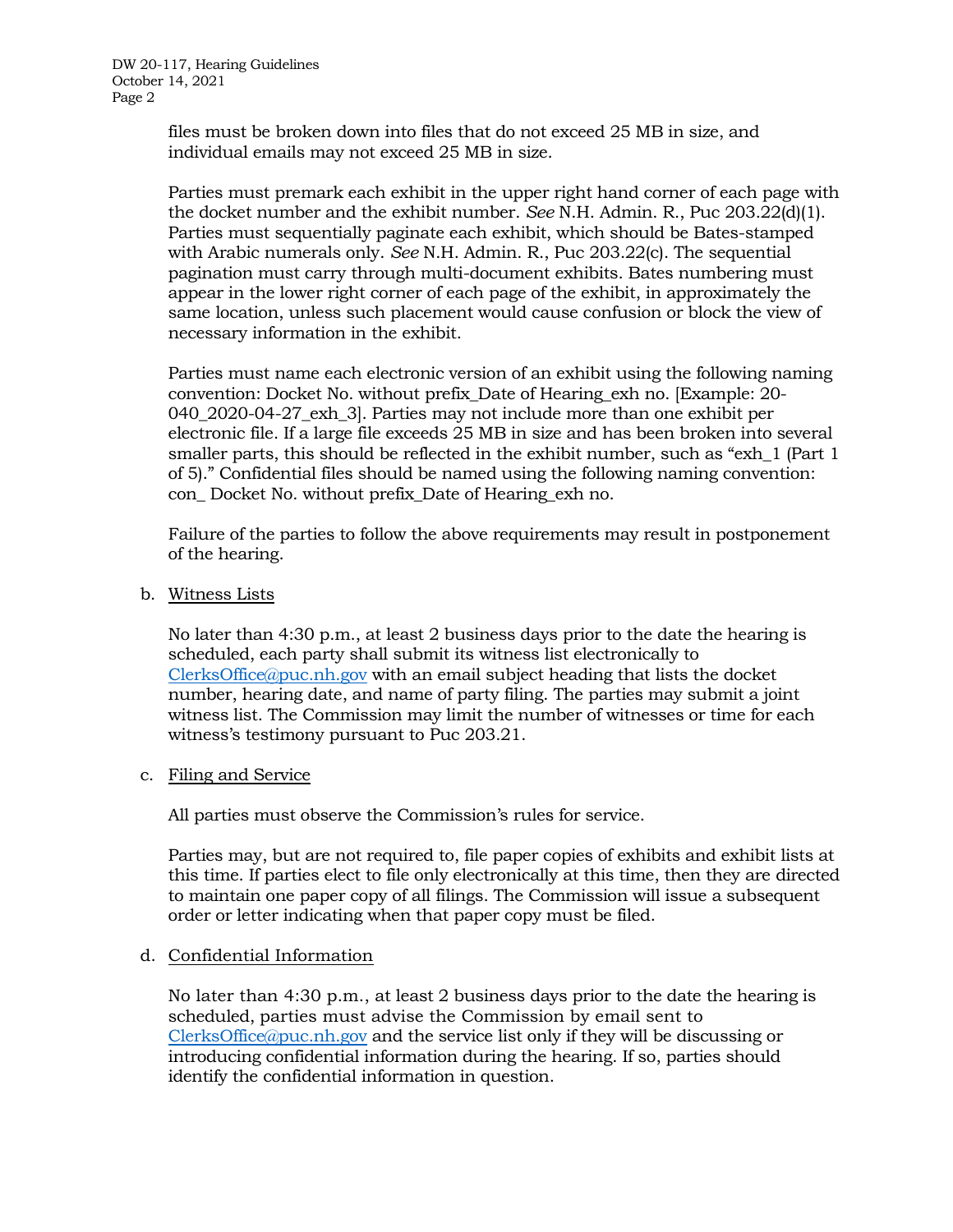## **2. Conduct of Hybrid Hearing**

## a. Use of Webex Videoconferencing Platform

If a hybrid hearing format will be used, the Commission will use the Webex videoconferencing software to hold the hearing. Parties will be sent a link to the Webex videoconference in advance that will enable them to join the hearing remotely.

## b. Technology Requirements for Remote Participation & Best Practices

Parties and individuals participating remotely must have the ability to be seen and heard by the commissioners during the hearing. Accordingly, some form of camera device and microphone must be available to remote participants. All individuals participating remotely are encouraged to use a hard-wired, not wireless, internet connection and a good quality wired microphone. Participants should download and test the Webex software in advance of the hearing.

### c. Preregistration of Remote Participants

No later than 4:30 p.m., at least 2 business days prior to the date the hearing is scheduled, each person wishing to speak for, or on behalf of, a party, or to provide public comment, during the hearing must register with the moderator<sup>2</sup> at [PUCWebModerator@puc.nh.gov](mailto:PUCWebModerator@puc.nh.gov) by sending an email with a subject heading that lists the docket number, hearing date, and name of party filing. A party should submit one email for all of its participants (witnesses, attorneys, etc.) listing the name, email address, and telephone number of each participant.

## d. Preregistration of In-Person Participants

 $\overline{a}$ 

Parties and members of the public wishing to attend the hearing in person are encouraged to register in advance at [ClerksOffice@puc.nh.gov](mailto:Clerks.Office@puc.nh.gov) or by calling the Commission at (603) 271-2431, at least two days before the hearing.

## e. Presentation of Exhibits by Remote Participants

Each participant must clearly identify each exhibit by its premarked number before referencing it or introducing it by video during the hearing. If it will be necessary for a party to display an exhibit (or exhibits) on the screen during the hearing, then that party must do a run-through with the moderator at least one business day prior to the scheduled hearing to ensure that the party knows how to do so and how to close the presentation when it is complete.

<sup>2</sup> The moderator is a staff member assigned to aid the Commission with the technological aspects of the remote hearing.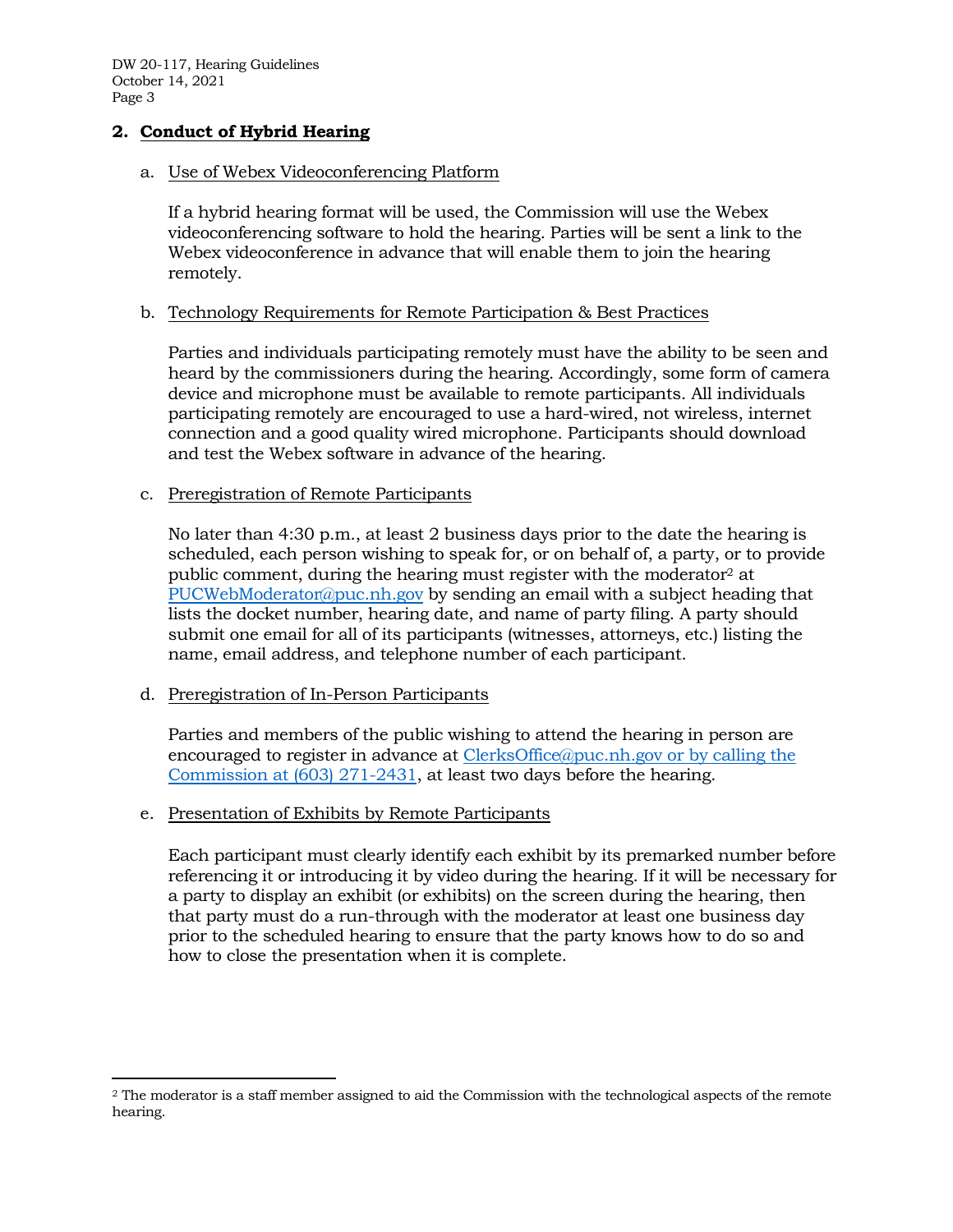## f. Technology Trouble Shooting on the Hearing Day

Hearing participants joining remotely via Webex must join the Webex conference at least 15 minutes before the scheduled commencement of the hearing to verify their names and affiliations, resolve any technical issues, and discuss any necessary preparations prior to the commencement of the hearing.

Any participant experiencing difficulties obtaining access to, or participating in, the hearing should call the Commission at (603) 271-2431.

## g. Hybrid Hearing Protocol for Remote Participants

A stenographer will make a record of each of the Commission's hearings. Therefore, during the hybrid hearing, all participants must choose the "mute" option when they are not speaking to ensure the best sound quality. The moderator will mute any participant causing noise interference.

Although participants must mute their microphones when not speaking, participants wishing to make an objection may unmute for that purpose. For any other issue, anyone wishing to speak should physically raise their hand first and should only speak after being recognized by the Presiding Officer.

All non-active participants who are not attorneys will be placed in "attendee" mode, which will deactivate their microphone and video feed, to make it easier for other participants and the Commissioners to focus on the speakers during the hearing and to reduce network saturation. Non-active participants will still be able to view and hear the hearing.

Each participant must clearly identify him- or herself before speaking and identify any other persons present at the participant's location. Speakers are advised to face their camera and speak slowly, with frequent pauses, to ensure accurate transcription.

The Commission does not recommend the use of the Webex "private chat" function to facilitate attorney/client consultations. The Commission does not use or monitor the chat function during hybrid hearings.

h. Although the Commission will, if necessary, address any confidential matters separately at a single time during the hybrid hearing, the Commission may also need to do so at other times during the hearing, at which time public access to the hearing will be suspended. The public and parties who do not have a right to confidential information will not be able to participate in the hearing when this occurs for so long as confidential information is being addressed during the hearing.

The Presiding Officer may issue further procedures as necessary.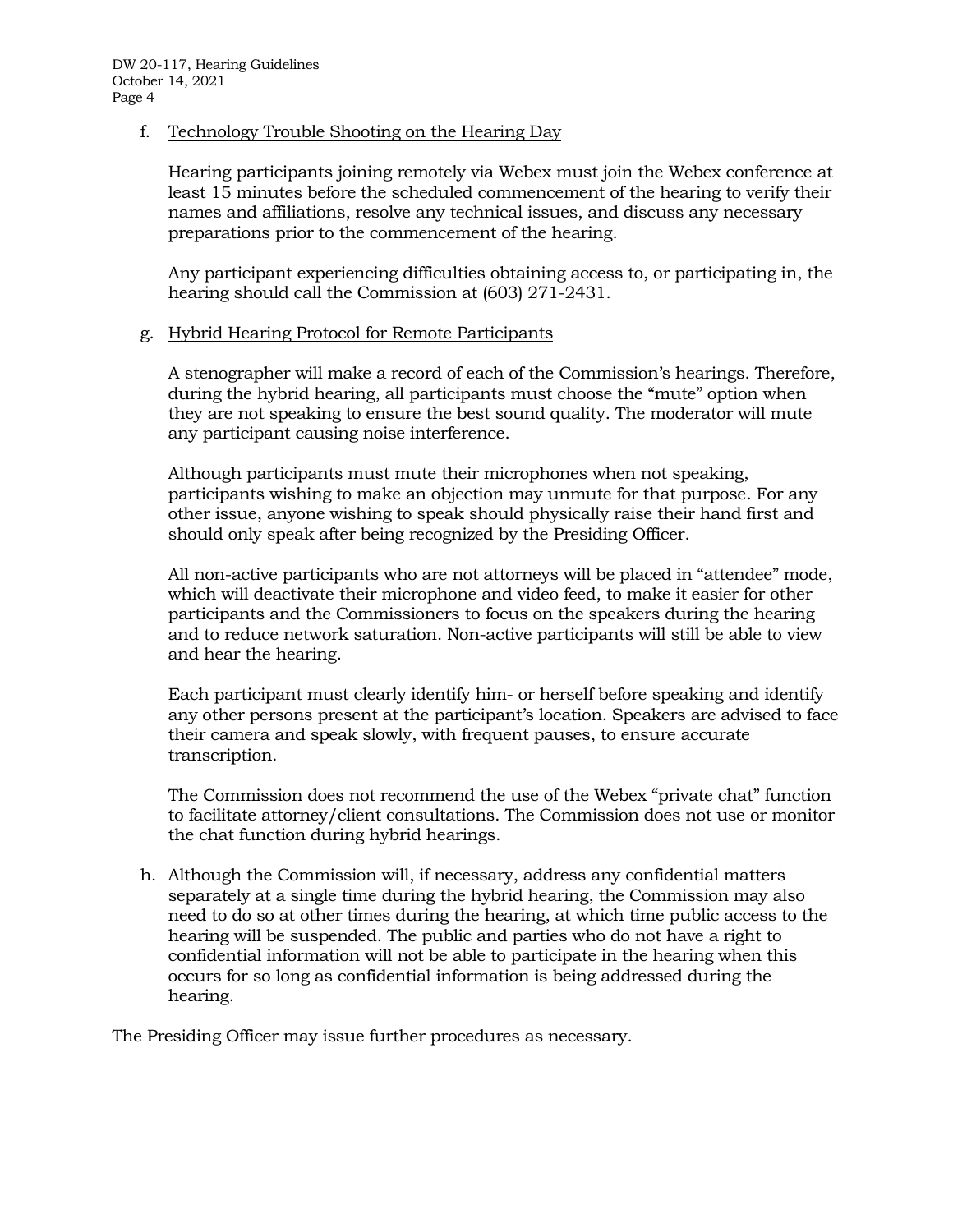Sincerely,

Diagne Martin

Dianne Martin Presiding Officer Chairwoman

cc: Service List (Electronically) Docket File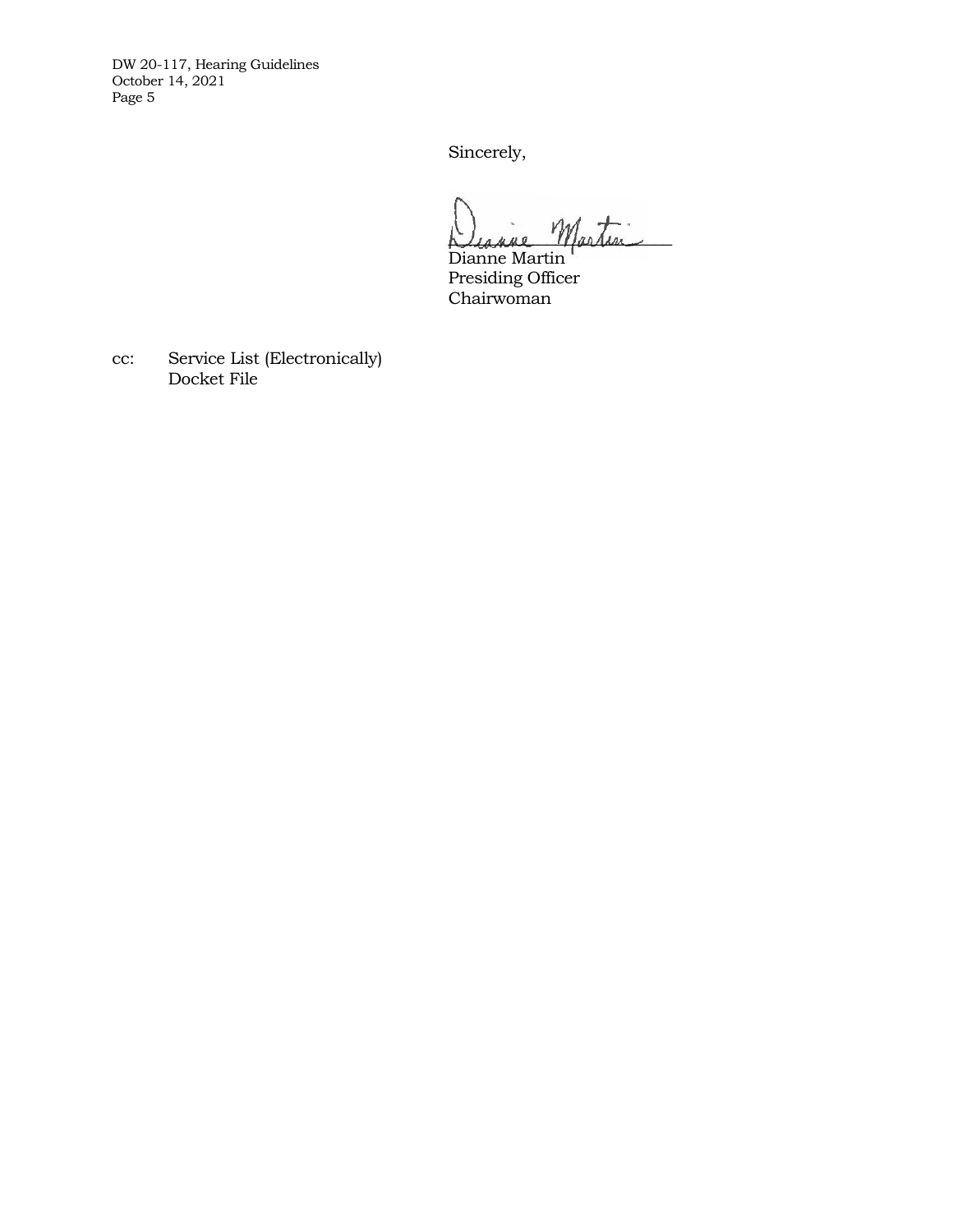# Service List - Docket Related

Docket# : 20-117

Printed: 10/14/2021

Email Addresses

ClerksOffice@puc.nh.gov aaugeri@lewisbuilders.com wbaldwin@atkinson-nh.gov douglas.brogan@gmail.com adminasst@townofdanville.org sambosox@gmail.com cressmandg@atkinson-nh.gov robyn.j.descoteau@energy.nh.gov kfarahsb@gmail.com Josie.Gage@oca.nh.gov david.n.goyette@energy.nh.gov lojogut@gmail.com ahansen@atkinson-nh.gov tklaes@blueridgecs.com donald.kreis@oca.nh.gov jayson.p.laflamme@energy.nh.gov charlie@hampsteadwater.com anthony.j.leone@energy.nh.gov nm1w@nm1w.com karen.j.moran@energy.nh.gov chris@atkinsoncc.com harold@lewisbuilders.com smorse@hampsteadnh.us dmullinax@blueridgecs.com smurphy@hampsteadnh.us amanda.o.noonan@energy.nh.gov shawn\_oneil@mail.rit.edu ocalitigation@oca.nh.gov dpatch@orr-reno.com k.Alan.richards@gmail.com mary.e.schwarzer@energy.nh.gov howard@energytactics.com gspero@atkinson-nh.gov sspyveewater@gmail.com stephenpstcyr@yahoo.com karen.sue.steele@gmail.com john@lewisbuilders.com sally.theriault@comcast.net